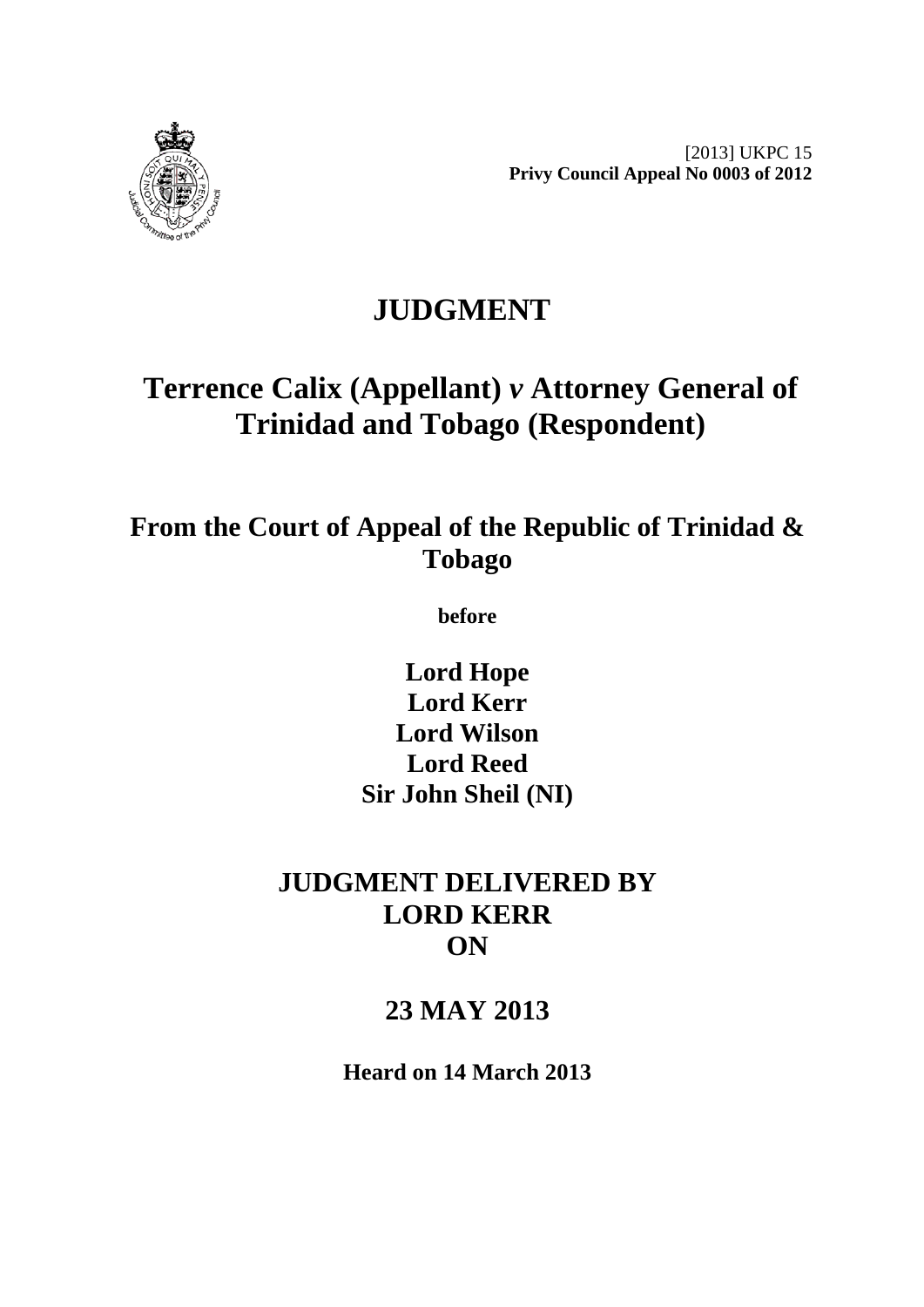*Appellant Respondent*  Anand Beharrylal Thomas Roe Frances Ridout Taurean Dassyne (Instructed by Shearman (Instructed by Charles Bowen & Co Solicitors) Russell LLP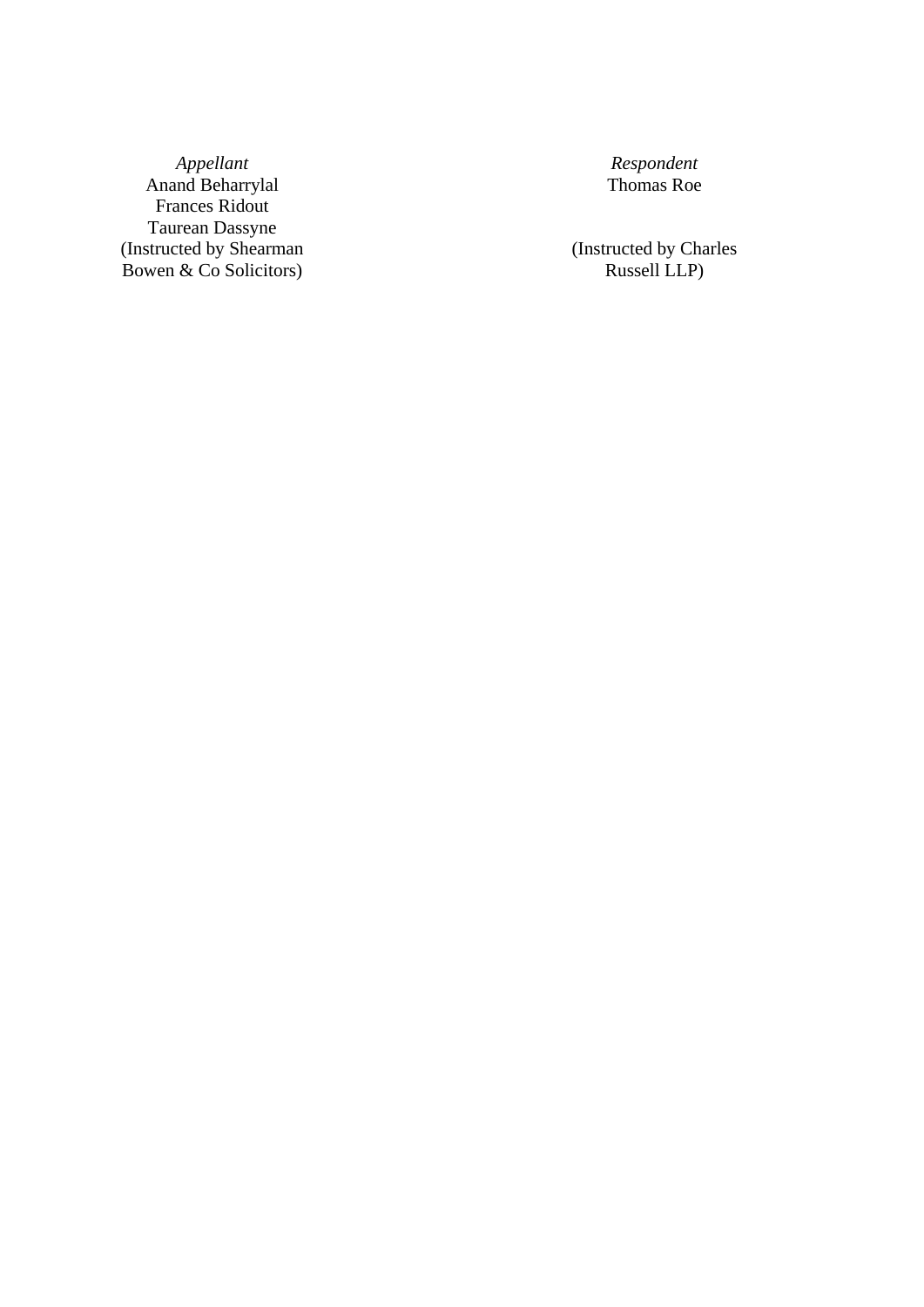### **LORD KERR**

#### *Introduction*

Republic of Trinidad and Tobago. A man wielding a cutlass robbed GN and raped JF. 1. On the evening of 26 November 1998 two young people, GN and JF, were subjected to a horrifying attack at Richardson Street in Point Fortin, St Patrick, in the On 6 December 1998, the appellant, who was something of a recluse, was arrested on suspicion of being the person who had carried out the attack. At the time he lived in an abandoned shed within walking distance of Richardson Street. An identification parade was held on 10 December 1998 and the appellant was picked out by both GF and JF as the man who had committed the crimes.

2. The appellant was charged with robbery and rape and brought before Point Fortin Magistrates' Court on 11 December 1998. He was remanded in custody. A week later, on 18 December 1998, he appeared again before the magistrates' court. On this occasion the magistrate fixed bail but this was subject to the condition that the appellant provide a surety of some \$100,000 (roughly equivalent to £10,000). He failed to provide such surety and he was again remanded in custody where he remained until his trial on 5 May 1999.

3. The trial on 5 May 1999 was a summary trial on the robbery charge only. The appellant was represented pro bono by counsel. At the close of the prosecution case an application was made for a direction of no case to answer. This was based on the fleeting and unpropitious circumstances in which the purported identification had been made and on deficiencies in the identification parade. The application succeeded. The appellant was duly acquitted of the robbery charge. Notwithstanding this and despite the fact that the evidence against him on the charge of rape was the same as that on the charge of robbery *viz* the identification by the same two witnesses and despite the further fact that the officer in charge of the prosecution had recommended that it be discontinued, the appellant remained in custody and stood trial on the charge of rape. On 28 August 1999, on his trial on this charge, a similar application for a direction of no case to answer was made on behalf of the appellant and, unsurprisingly, it was also granted and the appellant was acquitted of the rape charge also.

#### *The malicious prosecution proceedings*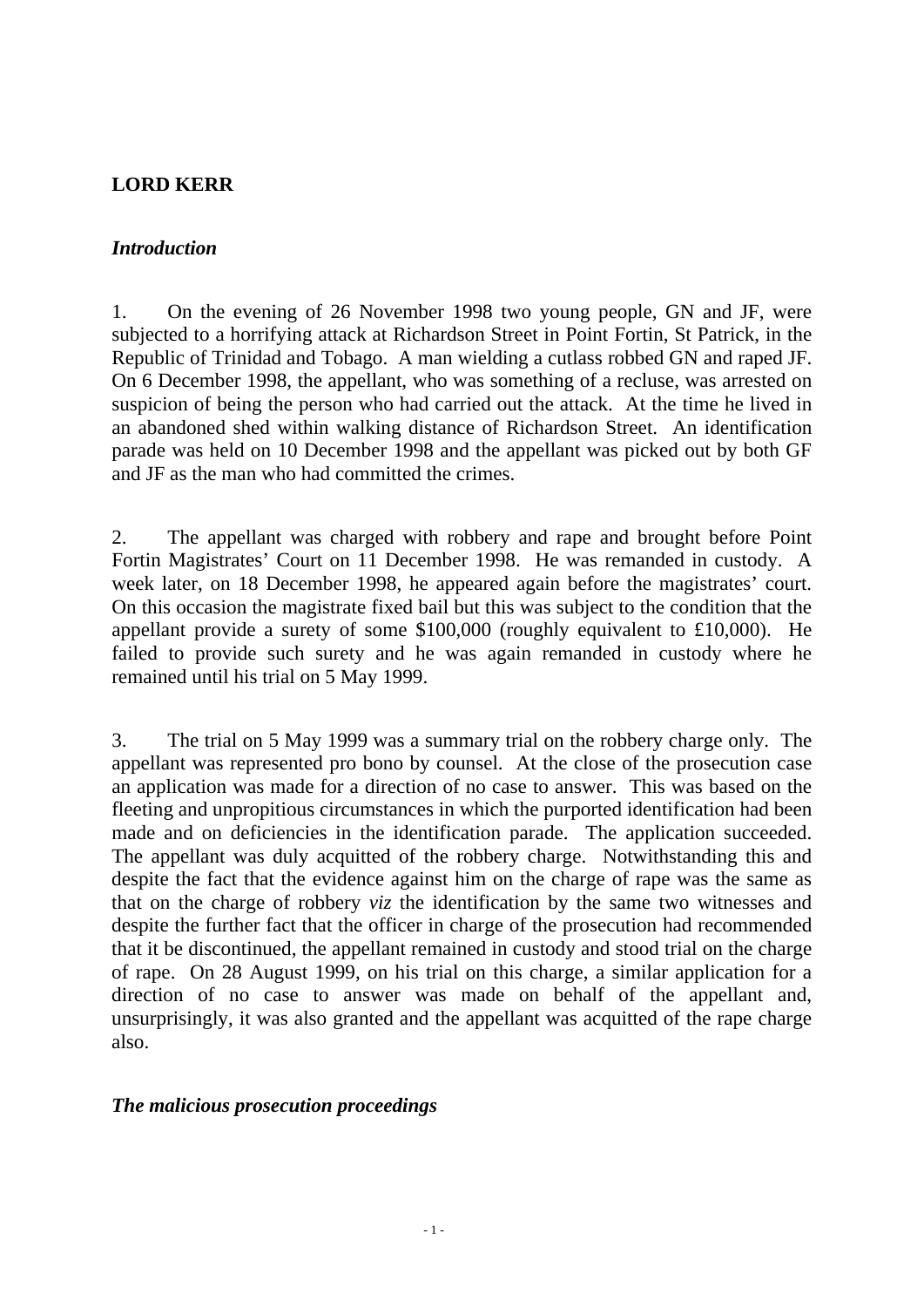4. The appellant instituted proceedings for malicious prosecution. On the trial of that action, it was found that there had been reasonable and probable cause to arrest the appellant on 6 December 1998 and to charge him with the offences of robbery and rape. But it was held that after the robbery charge had been dismissed, the appellant should not have been prosecuted on the rape charge and that his trial on that charge amounted to malicious prosecution. At the end of the hearing on 15 March 2007, Acting Judge Aboud J awarded compensation of \$38,000 to the appellant. He gave reasons for that award in a written judgment delivered on 29 May 2008. In para 21 of his judgment Aboud J said this:

> "The plaintiff remained on remand for an additional 115 days or just under four months pending the determination of the rape charge. I assessed his general damages at \$38,000. In arriving at this figure I took into account the peculiar character and reputation of the plaintiff in 1998. He had been living as a homeless person in an abandoned shed, in an environment that was unhygienic and squalid. He had no toilet facilities, running water, or electricity. He refused contact with his sister who lived in premises in San Juan, and was not willing to call upon any friend or acquaintance when arrested. Notwithstanding his high school education and his training at John Donaldson Technical Institute as a machinist, he deliberately withdrew from society and the labour force at a time when employment and a better way of life was readily available. He might have been expected to know more, to do more, and to want more for himself as a free individual, and when he was on remand. He appeared without legal representation throughout every adjournment of the robbery charge, although Legal Aid was available to him. Mr Dindial first appeared *amicus* for him on the first day of the robbery trial. He was a recluse, choosing to live in unhygienic conditions, ekeing out a living as a scavenger of copper, when many other options must have been available to him. I marked him as an odd man. He might have been going through an irrational or unstable phase of his life, because, with his education and training, it was unreasonable to choose to live in such squalid conditions for over eight years secluded from society. Sadly, his reputation and social standing did not amount to much. Save for some unnamed friends that also scavenged on the coast, and who he nonetheless refused to contact throughout his ordeal, he appeared to have no social contact with any person."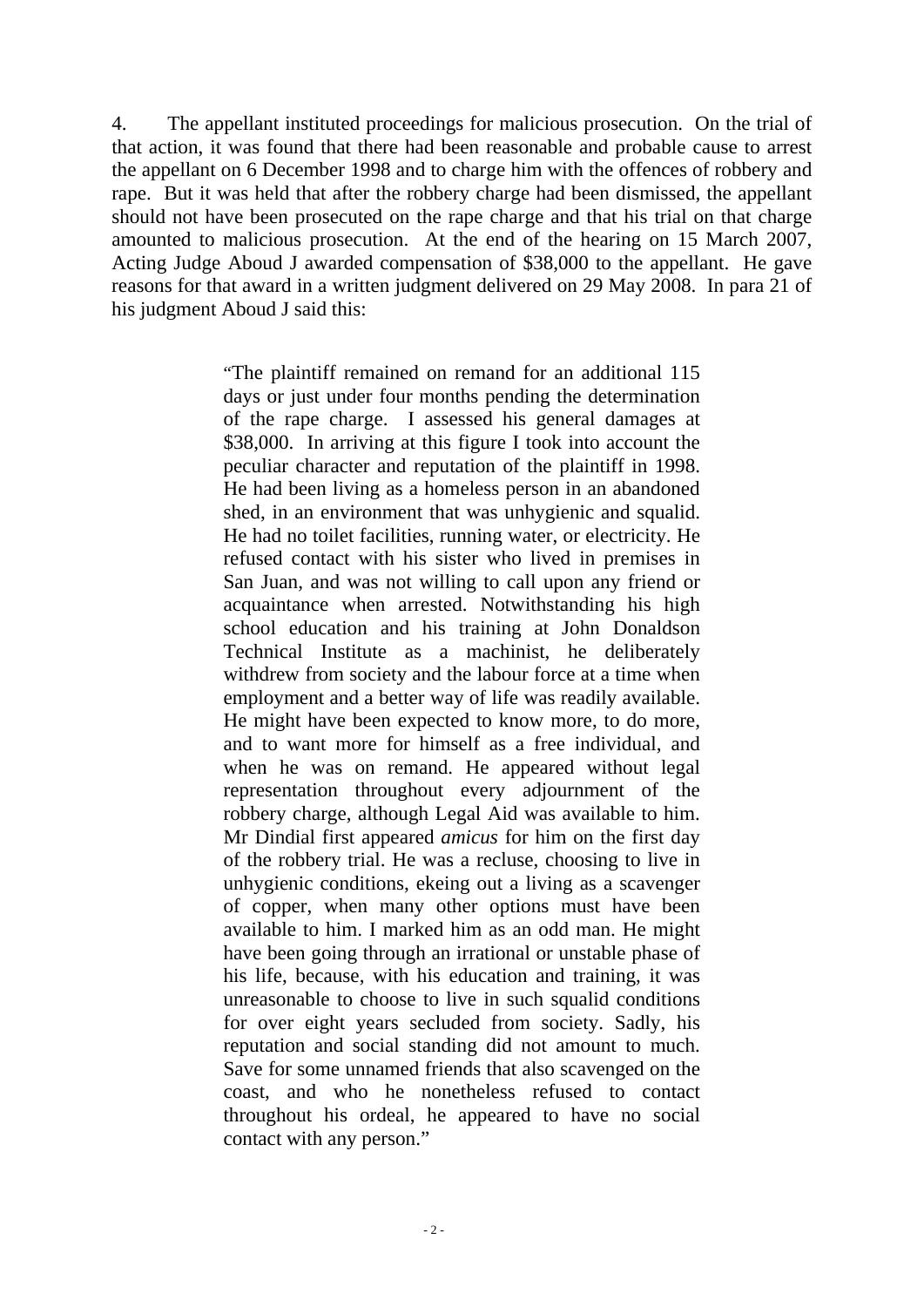5. The trial judge dealt with the appellant's claim for compensation for loss of liberty in para 22 of his judgment:

> "The physical conditions at the police station's cell and at the remand yard could not have been worse than in the abandoned shed, and I preferred Corporal Monsegue's description of the cell to that of the plaintiff. Of course, in the cell he was deprived of his liberty. But his liberty was conditional on his bail, an avenue that might have been available with his sister's or his friends' assistance, had he chosen to contact them. The bail might have been reduced on application, but no application was made. After the dismissal of the robbery charge, on grounds certainly to be advanced at the rape trial, the magistrate or a Judge in Chambers would very likely have reduced the bail, which was originally fixed to cover both charges. His attorney made no application while the rape charge was being prosecuted."

6. Finally, in relation to the impact that the prosecution had on the appellant, the judge said this in para 23 of his judgment:

> "In evidence the only anguish that the plaintiff admitted was that the incarceration 'kind of bogged me down, it had me kind of uncomfortable'. He said his friends were 'sympathetic' to his situation after his release. Beyond these few remarks, he left his mental anxiety to be inferred by the Court. He did not say that he was shunned or treated as a pariah after his release …"

## *The Court of Appeal hearing*

7. In an ex tempore judgment delivered on 24 November 2010, the Court of Appeal dismissed the appellant's appeal. Stollmeyer JA, delivering the unanimous judgment of the court, said that the trial judge had correctly assessed compensation for the damage to the appellant's reputation. In relation to the claim for loss of liberty he said this:

> "The second head [of damages] raises the real issue as to quantum. The appellant was incarcerated up to the time of the dismissal of the rape charge some 115 days after the robbery charge was dismissed. He contends that an award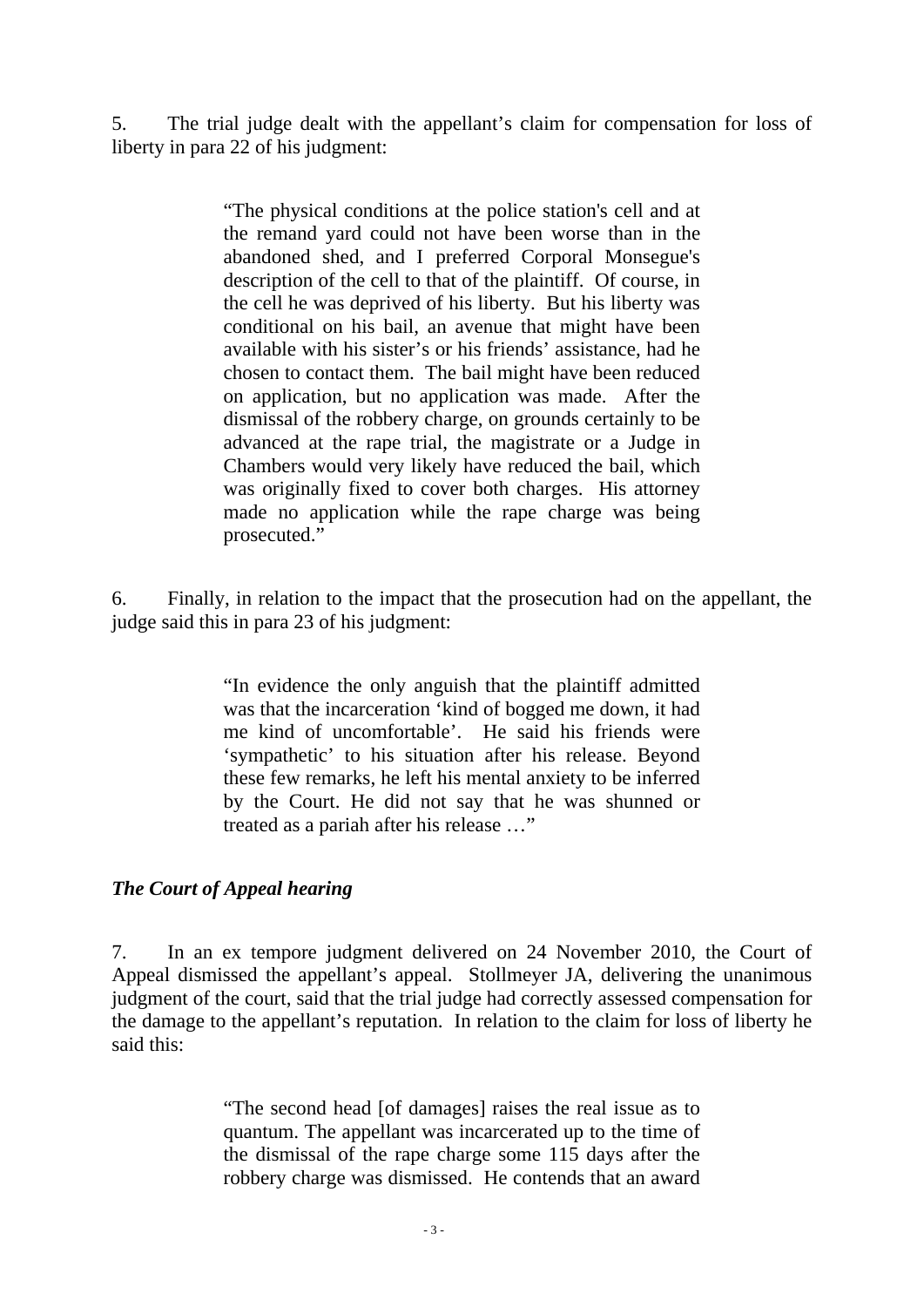of \$38,000 for this period is inordinately low. I do not agree. The issue which arises here is whether a person who is incarcerated, although granted bail, can receive an award of damages in malicious prosecution under the head of endangerment of liberty. The issue is an important one and we are told that this is the first occasion on which it falls to be decided by the Court of Appeal. Conflicting decisions at first instance have been referred to, but in the circumstances I have come to the view that the grant of bail by the Magistrate, although not accessed by the appellant, is, in law, a sufficient ground in this case to disentitle him to an award under this head. I say so for two basic reasons. The first is that granting bail interposes a judicial act between the prosecution and the continued detention of the accused. The prosecution is no longer the cause of the deprivation of liberty. That deprivation is caused by the judicial act. Second, an award of damages here might be regarded in the circumstances of this case as inappropriate because of the failure to apply to the Magistrate, or to a Judge, for variation of the bail which, as the trial judge pointed out, was an application very likely to have succeeded. This failure was what endangered the appellant's own liberty. In the circumstances, and having regard to comparative awards, the trial judge applied the law correctly and I do not find that the award is inordinately low."

#### *Damage to reputation*

8. On his appeal to the Board, the appellant contended that the trial judge had engaged in a series of speculative assessments about him which had led to a plainly erroneous evaluation of the damage to his reputation; that the judge had failed to take sufficiently into account the appellant's good character and the seriousness of the offence on which he had been tried; that he had equated the appellant's lack of social standing with his character and had, on that account, wrongly concluded that his reputation did not amount to much; and that in consequence of these errors, he had made an award for loss of reputation that was inordinately low. In relation to the claim for compensation for loss of liberty, the appellant submitted that both the trial judge and the Court of Appeal had erred in concluding that the failure to apply for a revision of his bail conditions was the reason that he remained in custody until the conclusion of the second trial.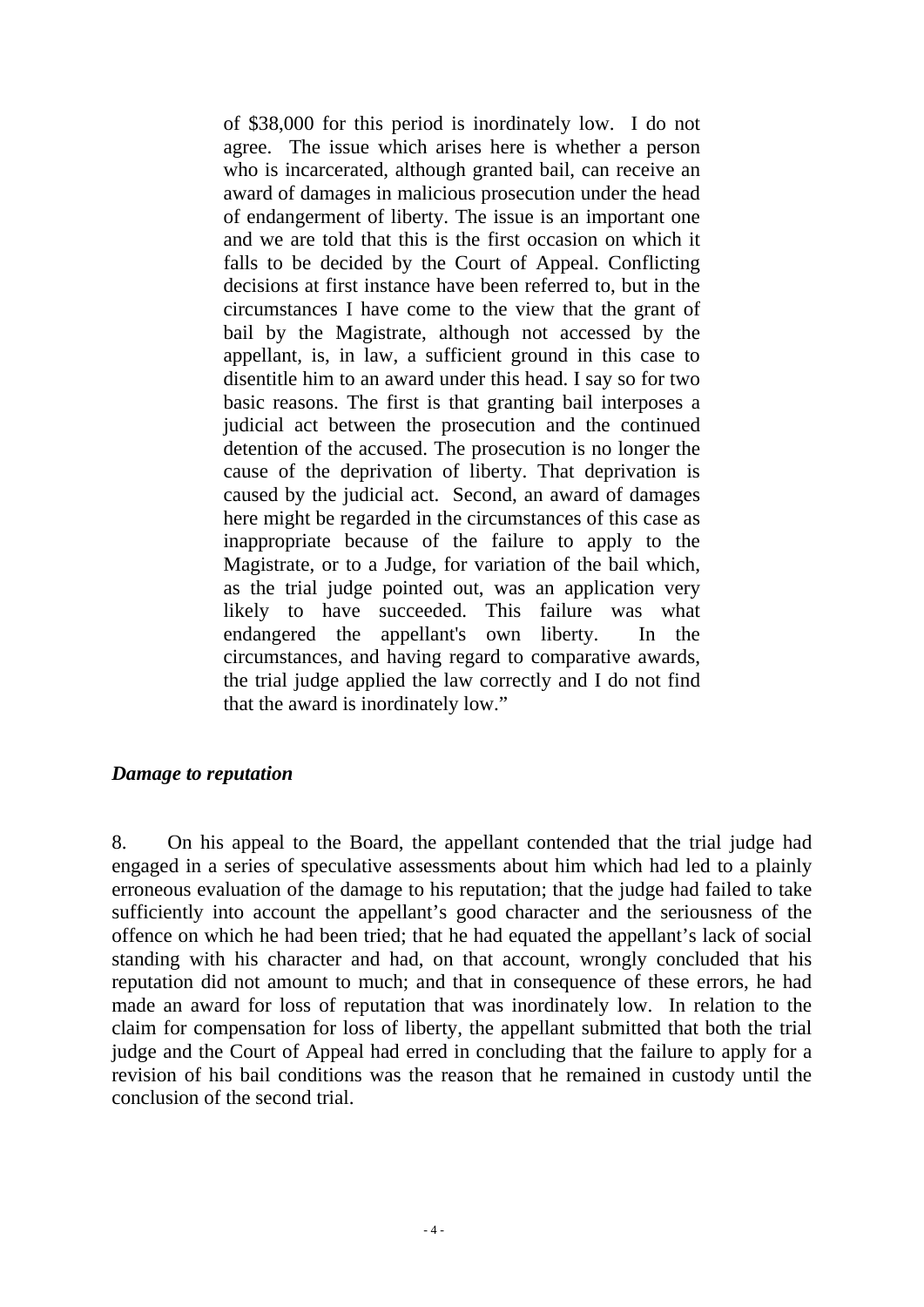9. Oddity of personality, even frank eccentricity does not of itself diminish the value of one's good character. The appellant in this case was certainly not a conventional man. He had had a reasonable education. In the past he had lived, apparently uneventfully, with his sister and her family for some time. He was plainly capable of meaningful employment. Notwithstanding these standard indicia of an orthodox life, it appears that the appellant had chosen to withdraw from normal society. He lived in what to many would seem squalid conditions. But he did so of his own volition. He was a free man exercising freedom of choice as to where and how he lived. Simply because he chose an unconventional path, it should not be supposed that his good character was any less valuable in objective terms or that it was any less cherished by him. Before he was arrested and charged with these offences, Mr Calix had never been convicted of a criminal offence. Being prosecuted for the extremely serious offence of rape was a substantial matter. It is something that, for a man of good character, must rank highly in terms of reputational damage.

10. The judge said that he took into account the "peculiar character and reputation" of the appellant in assessing damages. Peculiarity of character is not to be assimilated with reputation, of course. As counsel for the respondent accepted, reputation has an objective value. Unjustified damage to reputation demands to be recognised irrespective of how an individual subjectively reacts to that damage. It hardly needs to be said that someone who suffers a severe adverse personal reaction to such damage may be awarded greater compensation than others who are more stoical about or indifferent to the affront of the slur. But that does not mean that the person of more robust personality should be denied appropriate relief. It simply means that compensation should be adjusted to take account of the anguish that the reputational damage occasions.

11. A number of factors influenced the judge in the present case in his choice of award of damages. First, the appellant's unusual place in society. The Board considers that this is something that can only be relevant in so far as it has an impact on the dissemination of the information about the prosecution of the appellant and on how his reputation stood in the minds of those who might become aware of the prosecution. That the appellant might be regarded as occupying a lowly status cannot of itself reduce the compensation to which he might otherwise be entitled. That he might have been expected "to know more, to do more, and to want more for himself as a free individual, and when he was on remand" does not appear to the Board to impinge on the question of damage to reputation. Moreover, as counsel for the appellant pointed out, he was not asked about what more he might have done for himself. If he had been asked, he might well have given an account that would have explained convincingly why he had not taken a different course. Since he had not been given that opportunity, in the Board's judgment, this factor, even if relevant, could not tell against him.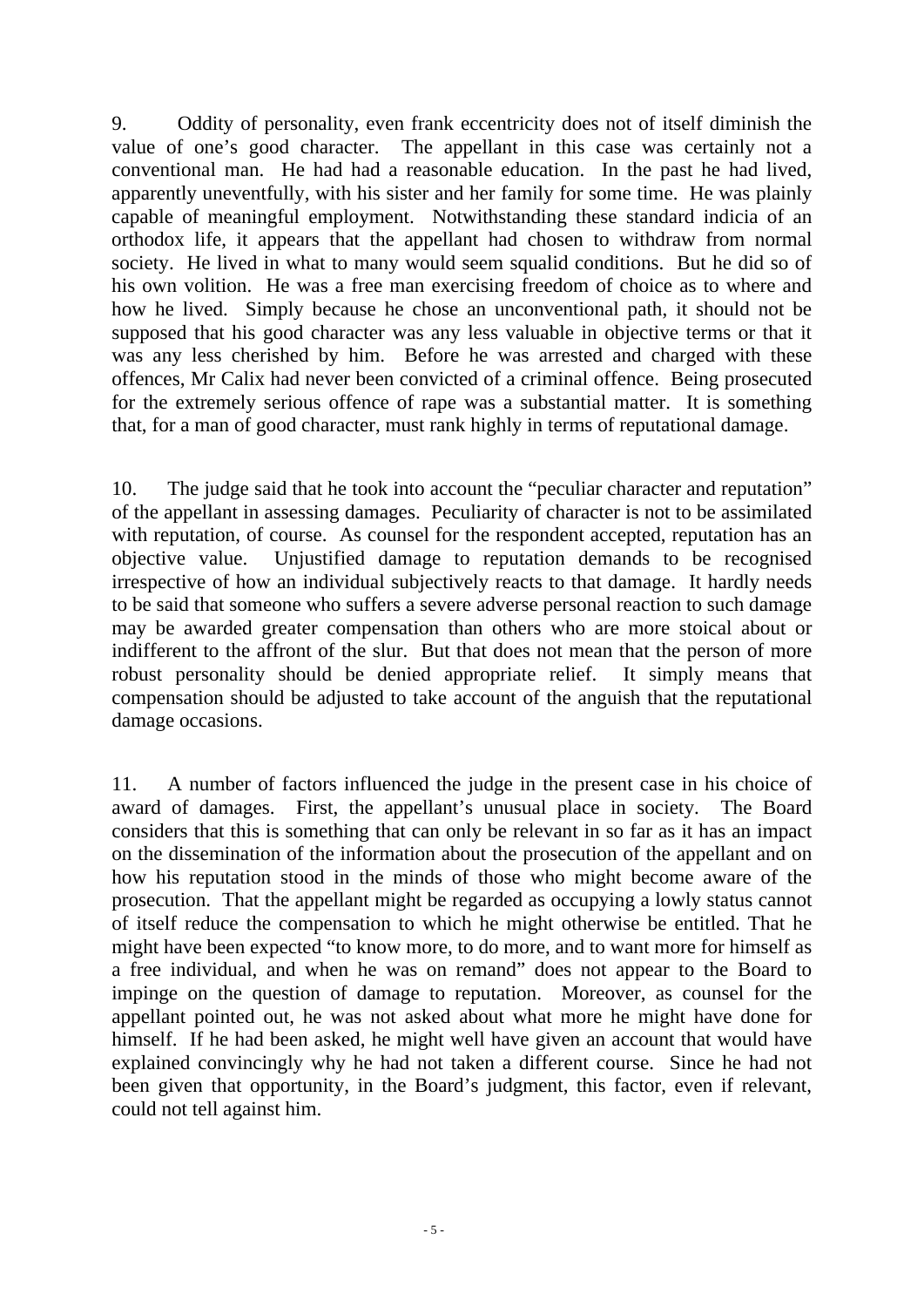12. For the respondent it was argued that in this part of his judgment, the judge was merely expressing the melancholy conclusion that no-one would think less of the appellant on account of his prosecution for rape because he had chosen to live in squalid conditions and because of his avowed inaction while he was at freedom (before arrest) and after his acquittal on the robbery charge. If that indeed was the judge's approach, the Board does not accept that he was entitled to take it. The damage to the appellant's reputation, judged on an objective basis, could not be influenced by considerations as to his personal circumstances. This is to be measured by reference to the fact that he was previously of good character and that he was prosecuted for the very serious offence of rape. And in so far as the reaction of those who learned of the prosecution was concerned, the fact that the appellant lived in neglected conditions or that he did not do more to improve his lot cannot logically be connected to how his reputation would be judged by those who learned that he had been prosecuted for rape. The appellant may not have been a high-ranking member of society. That does not mean that his reputation was of any less significance than that of those who were.

aid, he would have found it much more difficult to obtain representation pro bono. 13. It is not immediately evident that the judge's reference to the appellant's failure to obtain legal representation until his trial was merely by way of background or was intended to convey that this failure was symptomatic of indifference to his plight on the part of the appellant. It is not easy to see that the observation was material solely as a background fact and the Board is inclined to believe that the judge did indeed regard it as indicating a lack of responsibility on the part of the appellant. If he did treat it in this way, in the Board's judgment he should not have done. Mr Beharrylal, who appeared on behalf of the appellant before the Board, was able to demonstrate by reference to section 16(6) of the Legal Aid and Advice Act and para 2 of Part II of the First Schedule to the Act that the fees payable for representing someone such as the appellant were extremely modest. He submitted (without contradiction from Mr Roe who appeared on behalf of the respondent) that, if the appellant had applied for legal Quite apart from these considerations, however, the simple fact is that the appellant was never asked about his not having legal representation before his trial. The appellant not having been given the opportunity to explain that circumstance, it could not count against him.

14. The judge concluded that the appellant's reputation did not amount to much. He associated this with the appellant's lack of social standing. For the reasons given earlier, the Board does not consider that lowly status should of itself diminish the compensation that someone should receive. Obviously if an individual is a distinguished and popular public figure, damage to his reputation might well be considered to be of greater import than to someone who is not well-known but this does not mean that the less well-known or well-regarded person will suffer no reputational damage if subject to malicious prosecution. As the Board said in *Amin v Bannerjee* [1947] AC 322, 331: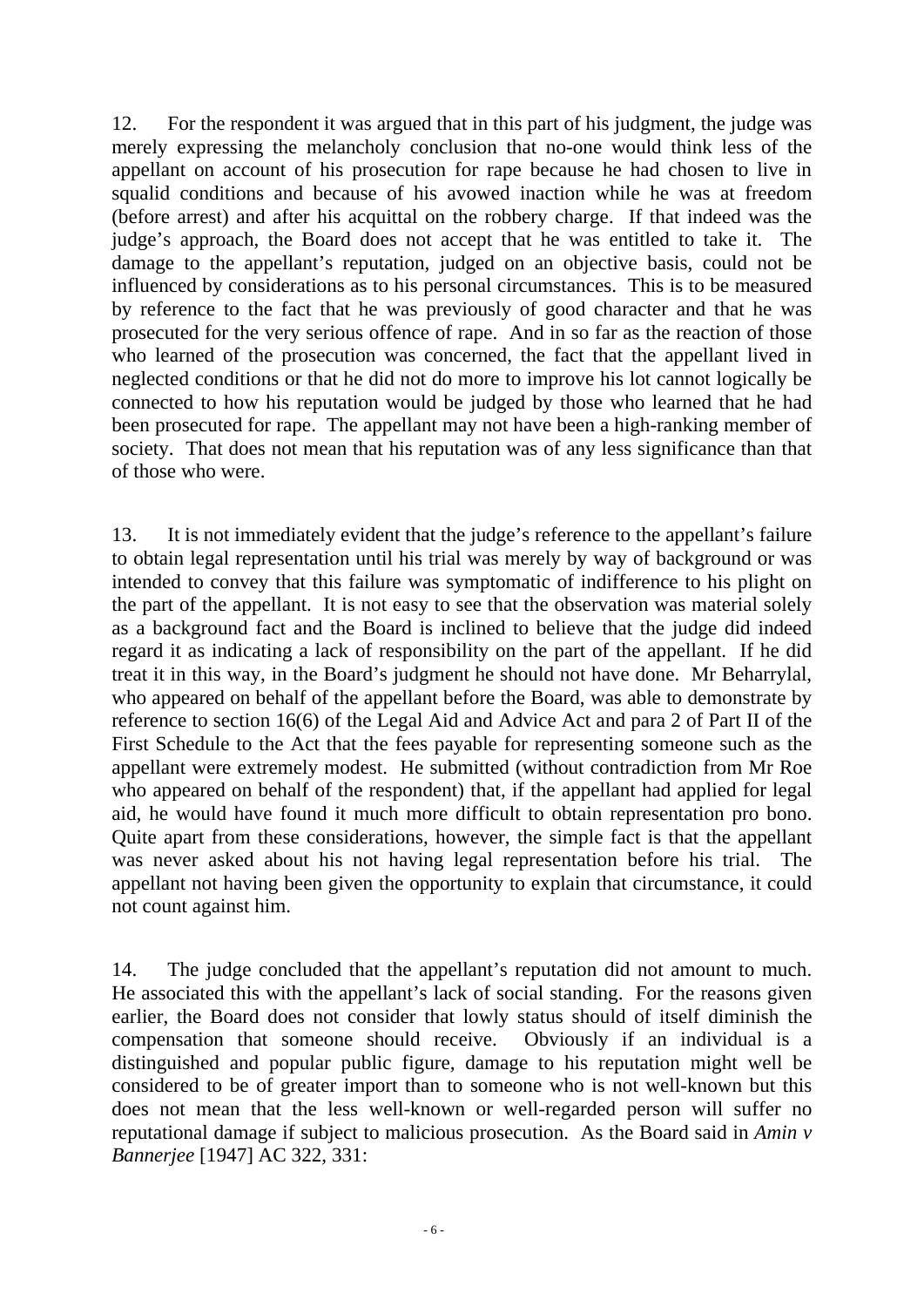"a criminal charge involving scandal to reputation or the possible loss of life or liberty to the party charged does necessarily and naturally involve damage, and in such a case damage to reputation will be presumed."

15. The conclusion of the judge that the appellant did not suffer much in the way of mental anguish was based on the evidence that he gave that his incarceration "kind of bogged [him] down, it had [him] kind of uncomfortable". In light of this somewhat understated testimony, the judge felt that the appellant had left his mental anxiety to be inferred by the court. The Board considers that it was open to the judge to reach the conclusion that the appellant did not suffer significant anxiety but it observes that it is necessary to keep in mind the possibility that inarticulacy on the part of someone such as the appellant may be the reason that a more explicit claim to distress is not put forward.

16. Considering the judge's assessment of damage to reputation as a whole, the Board has concluded that his failure to advert directly to the fact that the appellant had a good character and that the malicious prosecution was in respect of a very serious offence led him to underestimate the significance of this aspect of the appellant's claim. As the authors of Clayton and Tomlinson on *Civil Actions against the Police,*  3rd ed (2004)*,* observe at para 14-064:

> "The seriousness of the offence for which the claimant was prosecuted should be considered. The more serious the offence, the greater the damage to the claimant's reputation. Thus, for example, accusations such as dishonesty or sexual misconduct will cause more damage than accusations of minor public order offences or assaults. A money figure should be placed on this 'reputation damage'. The award should be increased if the prosecution received wide publicity."

and

"The claimant's reputation should then be considered. If he is of good character then the 'loss of reputation' sum should not be reduced. If, on the other hand, he has previous convictions then there will be reductions in his 'loss of reputation' damages."

17. It is of course true that the appellant's reputation had already suffered damage as a result of his having been prosecuted for robbery. That damage does not form part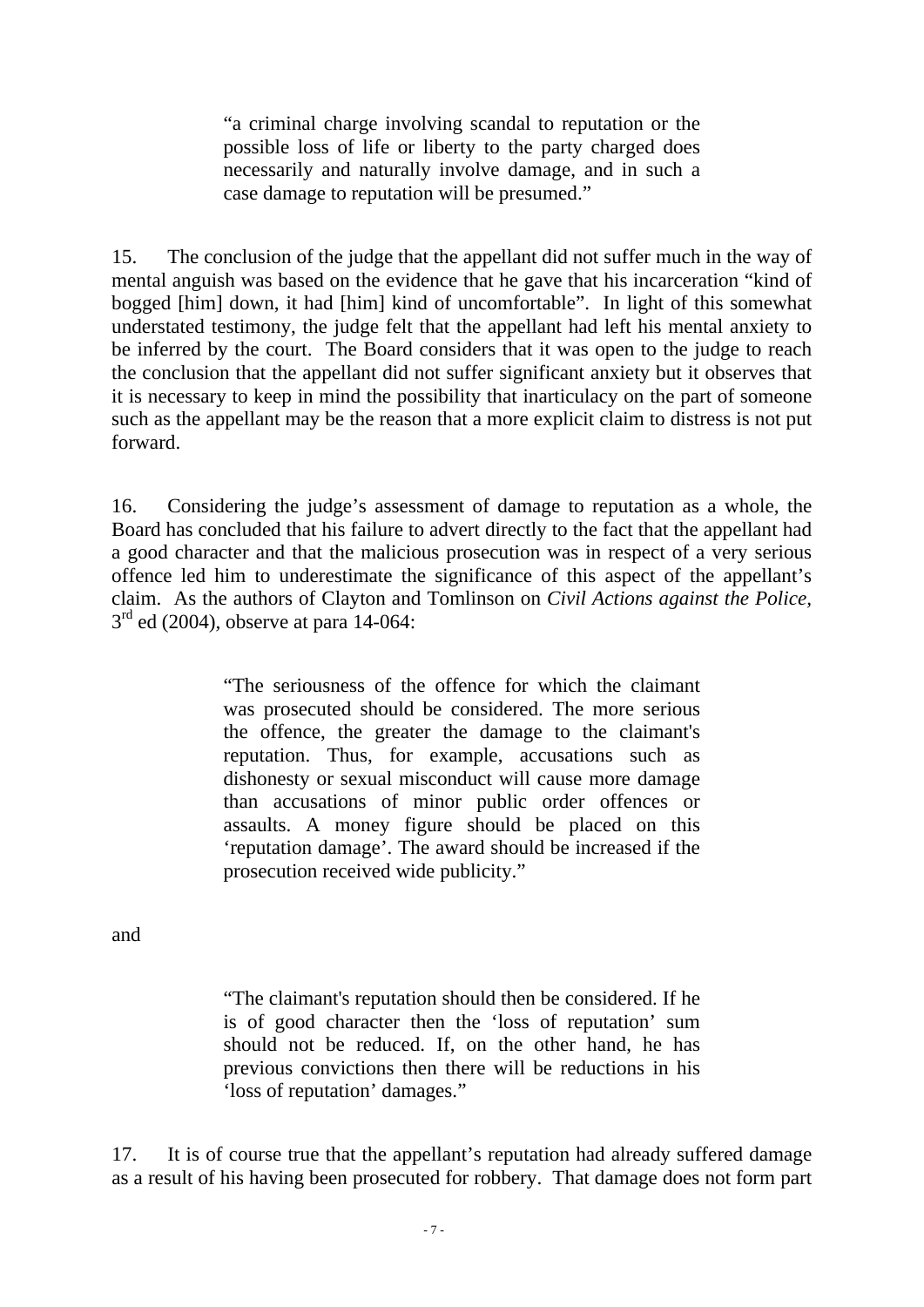of his claim since it has been held that his prosecution on that charge was justified and that finding has not been challenged. The Board considers, however, that this circumstance should not operate to diminish the compensation to which the appellant is entitled. The appellant was acquitted of that charge and his good character is intact. His acquittal on that charge serves as a complete vindication of his innocence. The appellant is therefore entitled to be compensated on the basis that he was of unblemished reputation when he was prosecuted for rape.

# *Loss of liberty*

18. On the loss of liberty aspect of the appellant's claim the Court of Appeal took a different approach from that of the trial judge, although this was not acknowledged in Stollmeyer JA's judgment. The trial judge considered that the fact that the appellant might or probably would have been released on bail (both are adumbrated in his judgment) affected the quantum of the appellant's claim on this aspect of the case. In effect, the judge treated this as a failure to mitigate loss, although again this was not expressly articulated. He also appears to have decided that because the conditions that the appellant experienced while in custody did not differ significantly from his living conditions while he was at liberty, any compensation for this aspect of the claim would have to be modest. By contrast, the Court of Appeal decided that the fixing of bail had the effect of disentitling the appellant to any damages whatever firstly because this constituted an intervening judicial act which supplanted the prosecution as the cause of the appellant's continued detention and secondly because the appellant's failure to apply for a variation of the bail conditions was what "endangered [his] own liberty". (One might observe en passant that there appears to be inconsistency between these two findings – either the judicial act was alone the cause of the appellant's continued detention or it was his failure to apply for bail.)

19. The Board considers that neither the trial judge nor the Court of Appeal was correct in the approach that they took to the appellant's claim for compensation for loss of liberty. The judge's analysis must be presumed to proceed on the premise that, if the appellant had been remanded in custody, he would be entitled to recover damages but that those damages were to be reduced because he failed to take steps to secure his release. This is a classic mitigation of loss situation. But the way in which such a claim should be dealt with was not followed at the trial. In the first place, the respondent had not pleaded nor had it made the case that the appellant had failed to mitigate his loss. Secondly, it had never been put to the appellant that he had had it within his power to obtain his release by applying for and being granted a variation in his bail conditions. There was simply no evidence on which the judge could have based a finding that the appellant could have obtained his release on bail. Thirdly, if the evidence on this question had been led and assessed, it is  $-$  at least  $-$  highly questionable whether it could have been found that the appellant would in fact have been successful in persuading a court to fix bail terms which he could fulfil.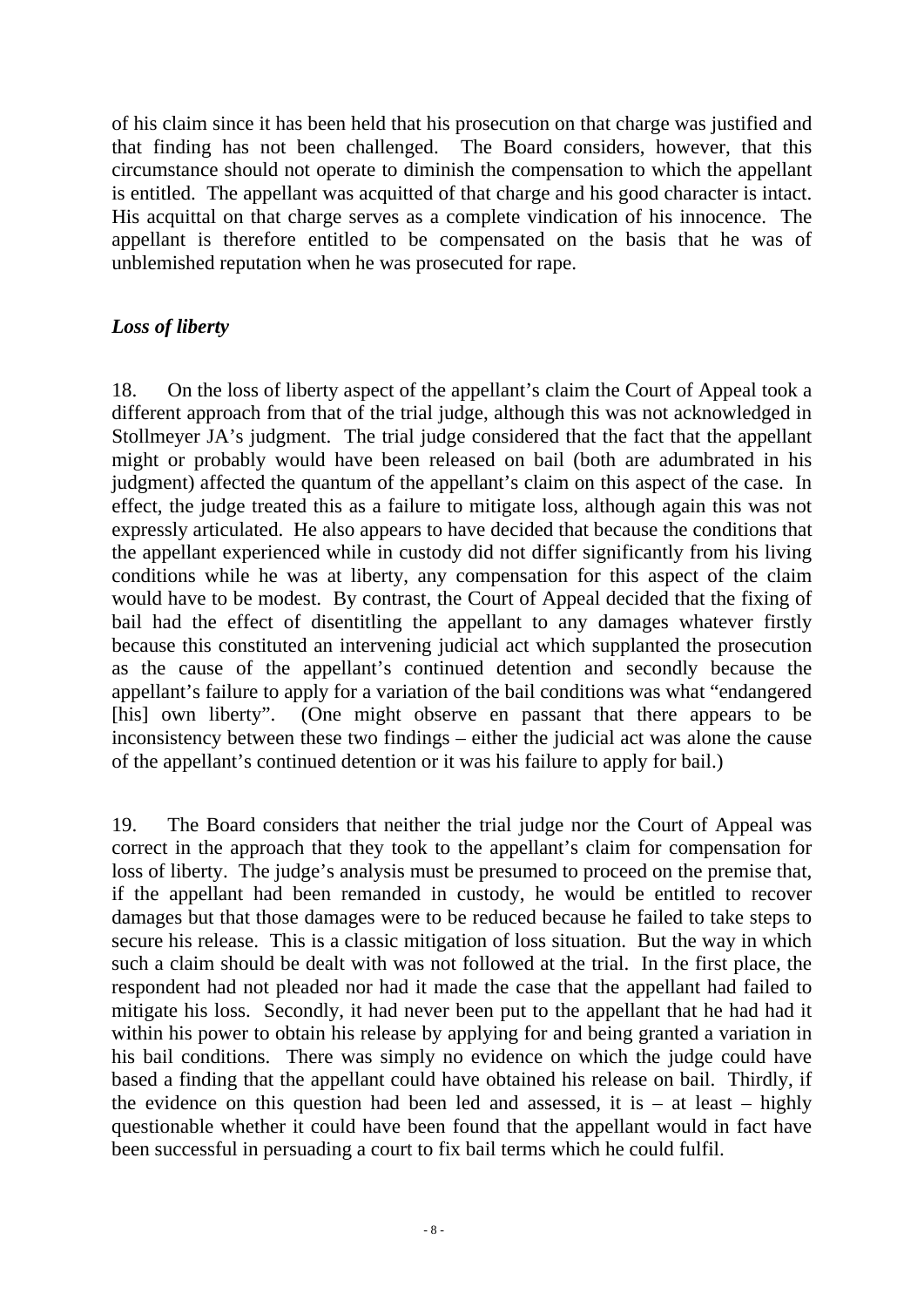20. Mr Roe argued that the judge was entitled to have regard to the possibility of the appellant obtaining bail as a general background circumstance. The Board does not accept that argument. If the appellant's entitlement to damages was to be affected by the possibility that he would have been released on bail, this was a matter which required to be pleaded and examined through admissible evidence. It was not something to which regard could be had on a speculative ad hoc basis. Mitigation of loss can only be dealt with in this way – see the judgment of the Board in *Geest plc v Lansiquot (St Lucia)* [2002] UKPC 48; [2002] 1 WLR 3111, para 16:

> "It should however be clearly understood that if a defendant intends to contend that a plaintiff has failed to act reasonably to mitigate his or her damage, notice of such contention should be clearly given to the plaintiff long enough before the hearing to enable the plaintiff to prepare to meet it. If there are no pleadings, notice should be given by letter."

did not seek a variation of the terms on which it had been set. None of this happened. 21. If a failure to mitigate loss had been pleaded, it would have been for the respondent to prove it. The appellant would have had the opportunity to deal with the question whether he was likely to have been released on bail and to explain why he Without such an examination of the matter it was not open to the judge to make a finding adverse to the appellant on the issue.

22. It is, moreover, very far from certain that the appellant would have been able to persuade a court to alter the conditions of his bail so as to enable him to avail of it. He was of no fixed abode. He did not have any clear community ties and he faced a most serious sexual offence. Section 6(2) of the Bail Act provides that where the offence of which the defendant is accused in the proceedings is punishable with imprisonment, it shall be within the discretion of the court to deny bail where the court is satisfied that there are substantial grounds for believing that the defendant would fail to surrender to custody; commit an offence while on bail; or interfere with witnesses or otherwise obstruct the course of justice. Section 12(2) provides that a court may require any person applying for bail to provide, as a condition for bail before his release, a surety to secure his surrender to custody. Given the appellant's personal circumstances, it seems likely that he would be required to provide a surety, even if it was not to the extent of \$100,000, the original surety fixed. It could not be assumed that, even if the amount of the surety was reduced, the appellant would be able to provide the required surety. There are far too many imponderables about this question to allow a confident conclusion that the appellant would have been able to obtain bail. But such a conclusion is prerequisite to a finding that the appellant's failure to obtain bail mitigates his loss of liberty as a consequence of the malicious prosecution.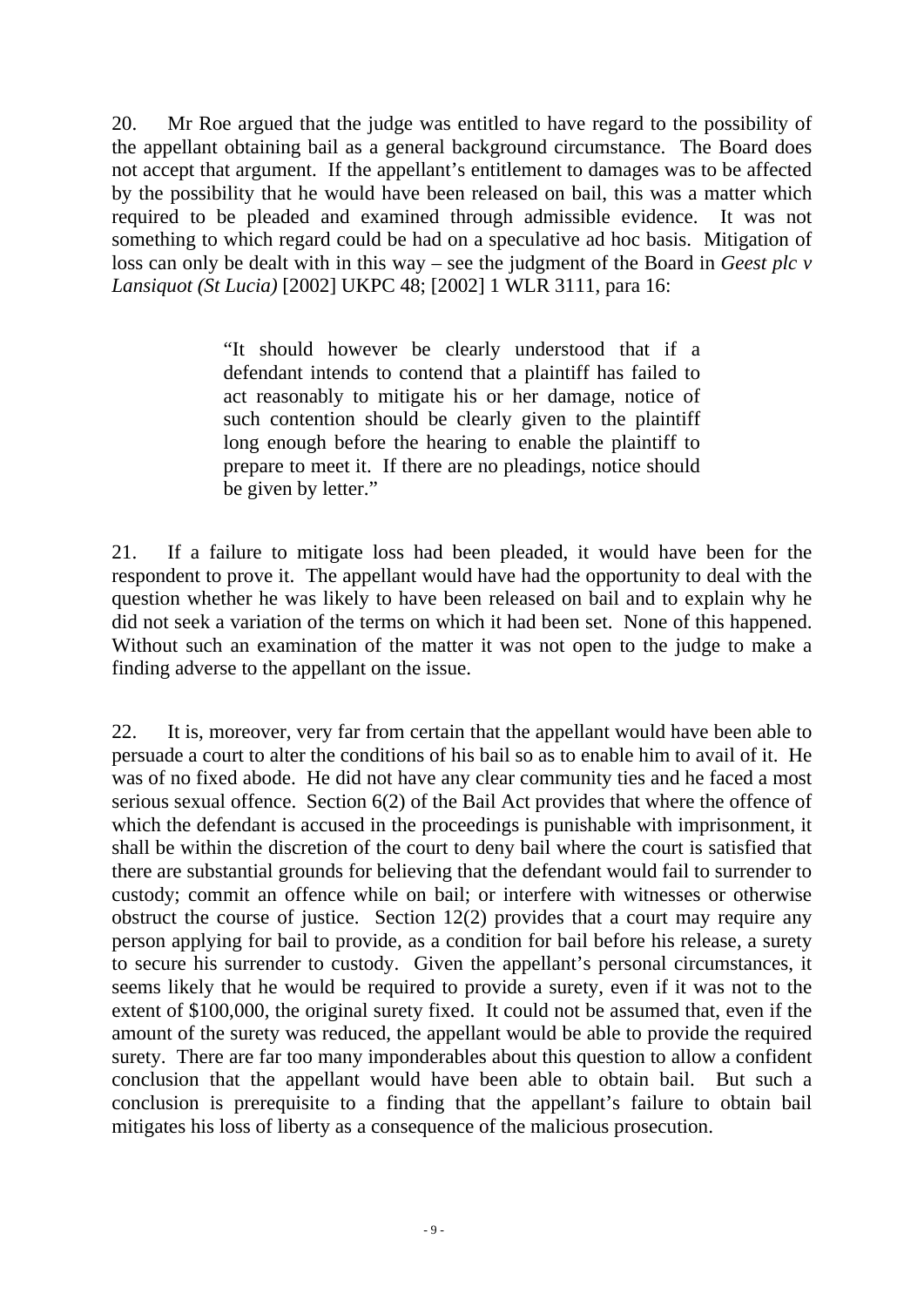23. The respondent did not seek to uphold the Court of Appeal's conclusion that the grant of bail was a judicial act which became the cause of the appellant's detention. A claimant's failure to take up a grant of bail (which is the avowed basis on which the appellant should not recover compensation for loss of liberty) is not a "judicial act". In any event, although a judicial act precludes liability in false imprisonment, it does not relieve the prosecutor of liability in malicious prosecution: the prosecutor remains liable for the damage caused by his setting the prosecution in motion – see *Lock v Ashton* (1848) 12 QB 871 (116 ER 1097). For the reasons given above in relation to the judge's error in concluding that the appellant would have obtained bail, the Court of Appeal's second conclusion *viz* that it was the appellant's failure to apply for a variation of his bail conditions which endangered his liberty is also erroneous. The Board has therefore concluded that the appellant was entitled to recover compensation for his loss of liberty.

24. A discrete issue arises in relation to the appellant's loss of liberty claim. The trial judge found that the physical conditions at the police station's cell and at the remand yard could not have been worse than in the shed which the appellant inhabited before his arrest. Immediately following his arrest the appellant was held in custody in a cell at the police station. He has not complained about conditions encountered there. The appellant was held for most of the time that he was on remand in Golden Grove prison and it seems clear from almost contemporaneous evidence that conditions there were appalling.

25. In a report to the Inter American Court of Human Rights about detention in Trinidad and Tobago of 14 January 2002 conditions in Golden Grove were described thus:

> inadequate with only one double bunk in each cell. "Cells of dimensions of approximately 9ft x 6ft are shared by up to seven or eight prisoners. Sleeping facilities are Consequently many inmates are forced to sleep on the floor on a thin piece of worn carpet which is never cleaned or on a thin sheet if provided by relatives. Cells are poorly ventilated and are hot and [uncomfortable]. Lights may be kept on all night and this affects the inmates' ability to sleep. A single plastic pail is provided for use as a toilet by all the detainees in the cell. The pail is emptied twice a day. Shower facilities and washing sinks for the large number of prisoners on remand are also limited. Prisoners remain locked up in their cells for up to 23 hours or more and have no access to a sink or other form of running water and are forced to wash their hands or brush their teeth over the slop pail. No form of formal exercise or other recreation is provided. Access to a doctor or dentist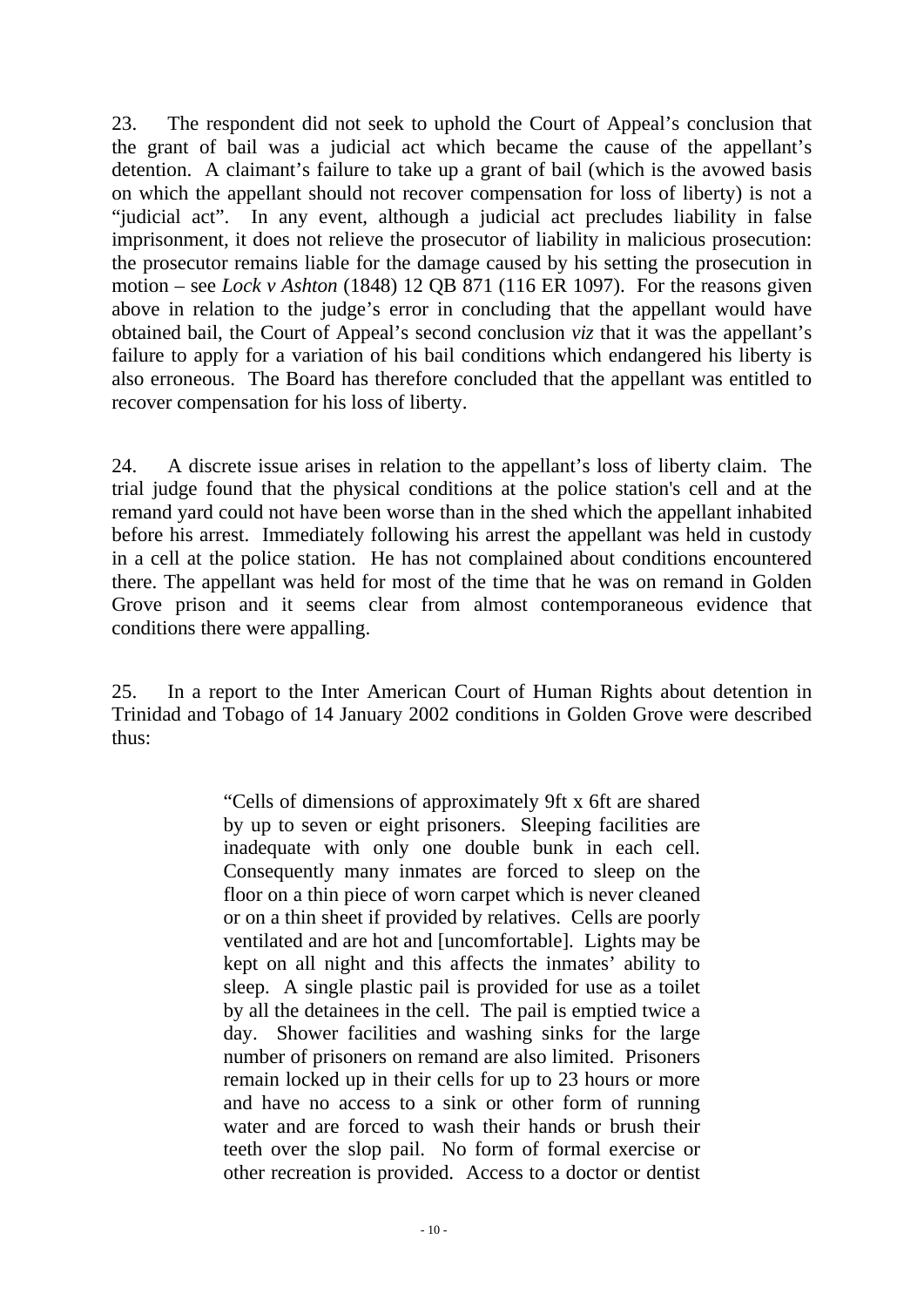is extremely limited. There is one prison doctor for the entire prison population at Golden Grove. Only emergency dental cases get treated. The food is of poor quality."

26. In his address at the opening of the 2004-2005 Law Term on 16 September 2004 the Chief Justice, the Hon Mr Justice S Sharma, also referred to what he described as the "abhorrent and revolting" and "sub-human" conditions in the remand section of the Port of Spain prison. The report of 14 January 2002 had stated that conditions in the Port of Spain prison were broadly equivalent to those encountered in Golden Grove, although it should be noted that in *Merrick v Attorney General* (as to which see below at para 30) the Court of Appeal found that conditions in Port of Spain were worse.

27. The appellant therefore submits that the conclusion of the judge that conditions in the appellant's shed could not have been worse than those he experienced in prison is insupportable. It will be a matter for the Court of Appeal to address this issue in the course of its further consideration of this case but the Board accepts that, on the evidence produced concerning this issue, there is substantial reason to doubt the accuracy of the judge's finding.

## *Appeals from compensation awards*

28. It is well settled that before an appellate court will interfere with an award of damages it will require to be satisfied that the trial judge erred in principle or made an award so inordinately low or so unwarrantably high that it cannot be permitted to stand. In *Flint v Lovell* [1935] 1 KB 354, 360 Greer LJ said:

> "In order to justify reversing the trial judge on the question of the amount of damages it will generally be necessary that this court should be convinced either that the judge acted upon some wrong principle of law, or that the amount awarded was so extremely high or so very small as to make it, in the judgment of this Court, an entirely erroneous estimate of the damage to which the plaintiff is entitled."

 *Columbia Electric Railway Co Ltd* [1951] AC 601, 613: - 11 - 29. A statement to like effect was made by Viscount Simon in *Nance v British*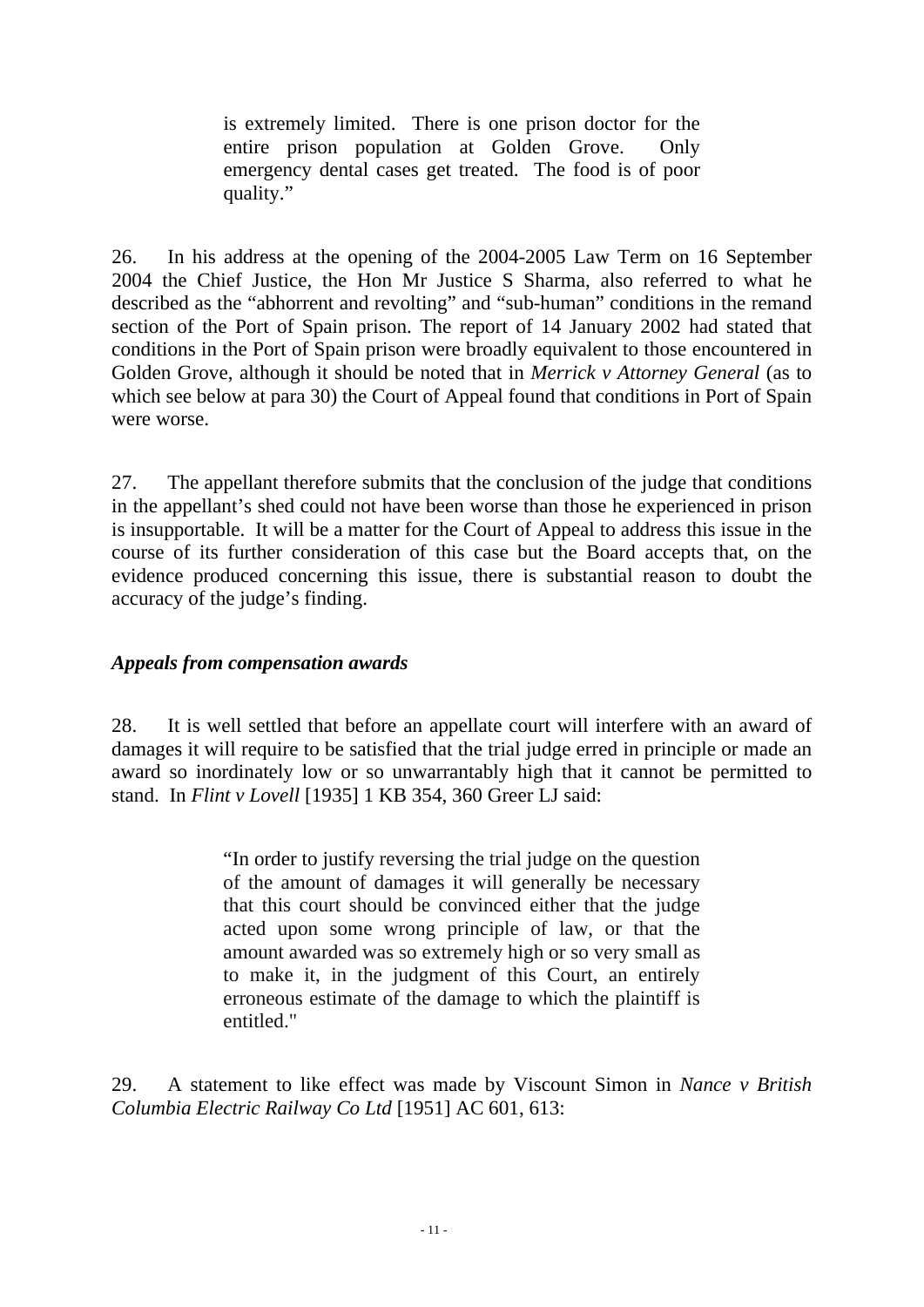"[T]he appellate court is not justified in substituting a figure of its own for that awarded below simply because it would have awarded a different figure if it had tried the case at first instance. … [I]t must be satisfied either that the judge, in assessing the damages, applied a wrong principle of law (as by taking into account some irrelevant factor or leaving out of account some relevant one); or, short of this, that the amount awarded is either so inordinately low or so inordinately high that it must be a wholly erroneous estimate of the damage."

30. The Board is satisfied, for the reasons earlier given, that the trial judge erred in his approach to the question of damage to the appellant's reputation and that the Court of Appeal likewise erred in endorsing that approach. Both were also wrong in dismissing or reducing the compensation to which the appellant was entitled by reason of his loss of liberty. Quite apart from these considerations, however, the Board is satisfied, as a result of its consideration of a number of cases decided in Trinidad and Tobago, that there is a marked contrast between the award of compensation in this case and the awards in those cases. In particular, the following decisions strongly suggest that, by any standard, the amount of compensation awarded in the present case is inordinately low. In *Sorzano and Mitchell v Attorney General* Civ App No 101 of 2002 an award of \$180,000 was made in respect of malicious prosecution which resulted in 385 days; incarceration. In *Blake v Attorney General* [2013] Civ 2010 - 03388 an award of \$450,000 was made where the period of detention was some three and a half years (although it should be noted that there was some "tapering" of the award in that case in line with the observations of the Board in *Takitota v Attorney General* [2009] UKPC 11 and that there was an element of aggravated damages in the award). Most significantly, in *Merrick v Attorney General*, a decision delivered on 5 February 2013, which extensively reviewed the authorities in this area, the Court of Appeal awarded \$200,000 for 36 days; detention. In that case aggravated damages formed part of the award but, even allowing for that aspect of the award, the amount of compensation in that case is strikingly divergent from the award in the present case.

31. Both by reason of the errors of principle in the judgments of the trial judge and the Court of Appeal and because the Board is satisfied that the award of compensation in this case was inordinately low, the award of \$38,000 must be quashed.

## *Aggravated damages*

32. The appellant did not pursue a claim for exemplary damages but argued that the circumstances in which the malicious prosecution of the rape charge took place and the conditions in which he was held as a remand prisoner warranted an award of aggravated damages. It was submitted that continuation of the prosecution after it was